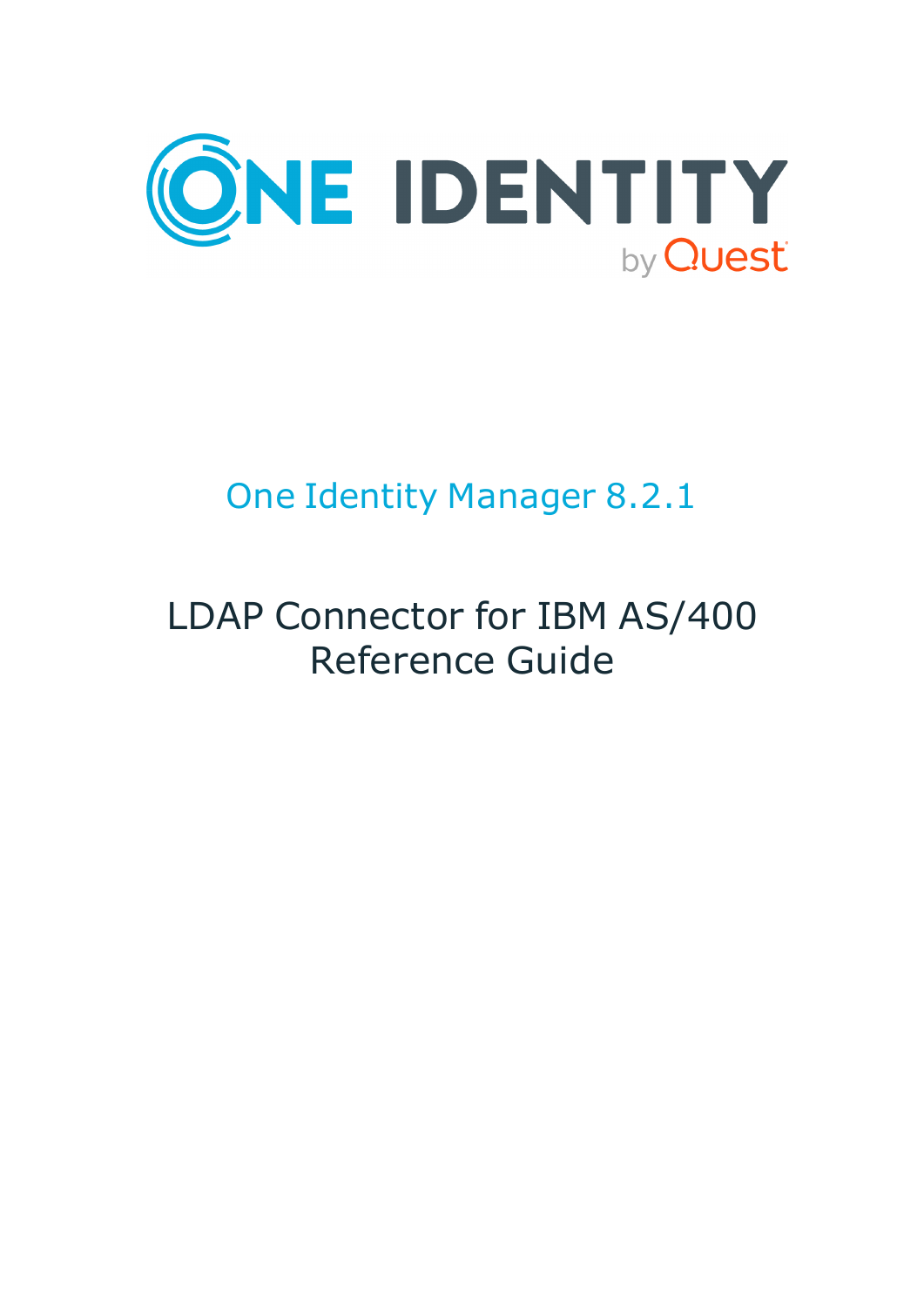#### **Copyright 2022 One Identity LLC.**

#### **ALL RIGHTS RESERVED.**

This guide contains proprietary information protected by copyright. The software described in this guide is furnished under a software license or nondisclosure agreement. This software may be used or copied only in accordance with the terms of the applicable agreement. No part of this guide may be reproduced or transmitted in any form or by any means, electronic or mechanical, including photocopying and recording for any purpose other than the purchaser's personal use without the written permission of One Identity LLC .

The information in this document is provided in connection with One Identity products. No license, express or implied, by estoppel or otherwise, to any intellectual property right is granted by this document or in connection with the sale of One Identity LLC products. EXCEPT AS SET FORTH IN THE TERMS AND CONDITIONS AS SPECIFIED IN THE LICENSE AGREEMENT FOR THIS PRODUCT, ONE IDENTITY ASSUMES NO LIABILITY WHATSOEVER AND DISCLAIMS ANY EXPRESS, IMPLIED OR STATUTORY WARRANTY RELATING TO ITS PRODUCTS INCLUDING, BUT NOT LIMITED TO, THE IMPLIED WARRANTY OF MERCHANTABILITY, FITNESS FOR A PARTICULAR PURPOSE, OR NON-INFRINGEMENT. IN NO EVENT SHALL ONE IDENTITY BE LIABLE FOR ANY DIRECT, INDIRECT, CONSEQUENTIAL, PUNITIVE, SPECIAL OR INCIDENTAL DAMAGES (INCLUDING, WITHOUT LIMITATION, DAMAGES FOR LOSS OF PROFITS, BUSINESS INTERRUPTION OR LOSS OF INFORMATION) ARISING OUT OF THE USE OR INABILITY TO USE THIS DOCUMENT, EVEN IF ONE IDENTITY HAS BEEN ADVISED OF THE POSSIBILITY OF SUCH DAMAGES. One Identity makes no representations or warranties with respect to the accuracy or completeness of the contents of this document and reserves the right to make changes to specifications and product descriptions at any time without notice. One Identity does not make any commitment to update the information contained in this document.

If you have any questions regarding your potential use of this material, contact:

One Identity LLC. Attn: LEGAL Dept 4 Polaris Way Aliso Viejo, CA 92656

Refer to our Web site ([http://www.OneIdentity.com](http://www.oneidentity.com/)) for regional and international office information.

#### **Patents**

One Identity is proud of our advanced technology. Patents and pending patents may apply to this product. For the most current information about applicable patents for this product, please visit our website at [http://www.OneIdentity.com/legal/patents.aspx](http://www.oneidentity.com/legal/patents.aspx).

#### **Trademarks**

One Identity and the One Identity logo are trademarks and registered trademarks of One Identity LLC. in the U.S.A. and other countries. For a complete list of One Identity trademarks, please visit our website at [www.OneIdentity.com/legal](http://www.oneidentity.com/legal). All other trademarks are the property of their respective owners.

#### **Legend**

**WARNING: A WARNING icon highlights a potential risk of bodily injury or property damage, for which industry-standard safety precautions are advised. This icon is often associated with electrical hazards related to hardware.**

**CAUTION: A CAUTION icon indicates potential damage to hardware or loss of data if** A **instructions are not followed.**

One Identity Manager LDAP Connector for IBM AS/400 Reference Guide Updated - 27 April 2022, 02:47 Version - 8.2.1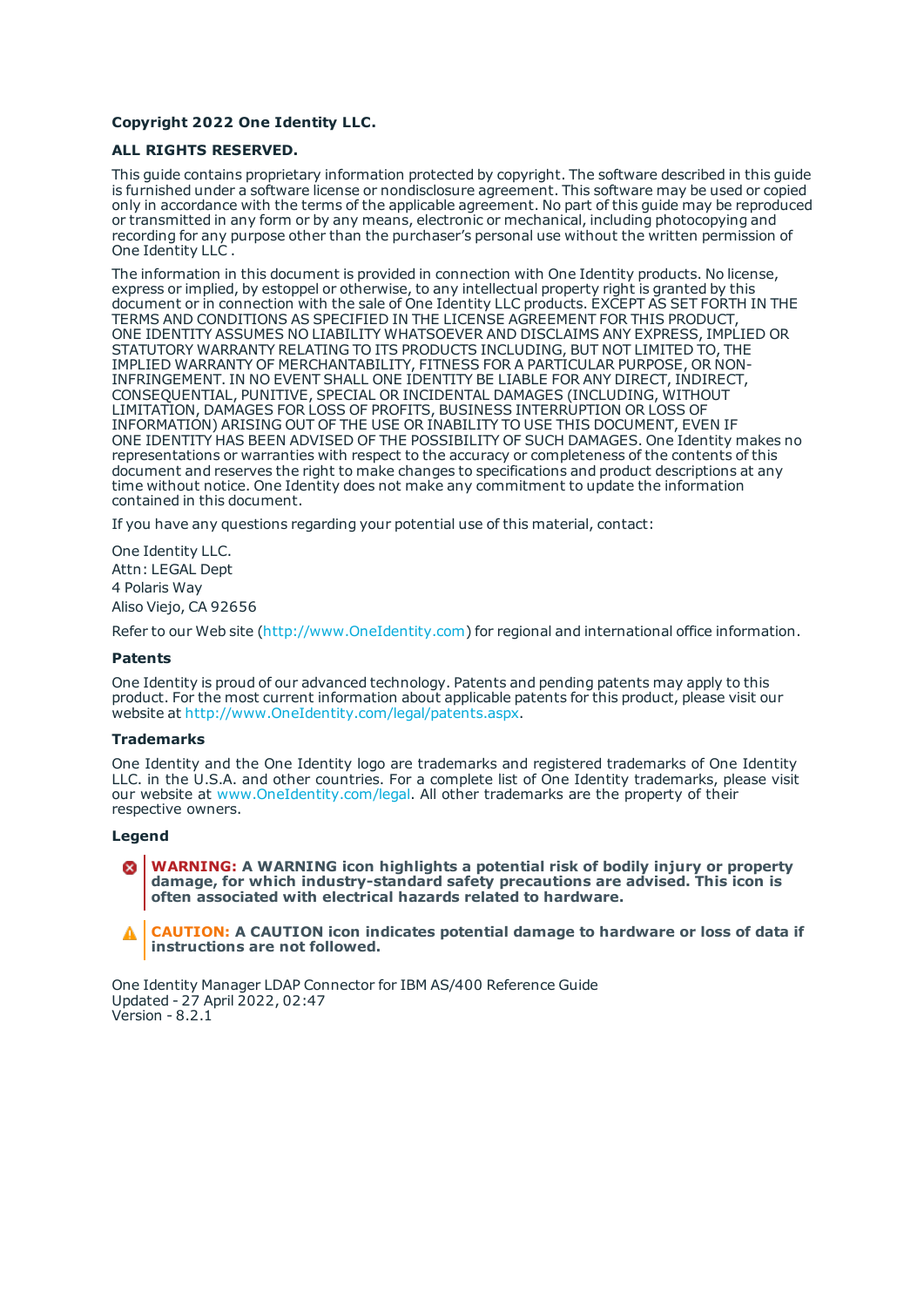## **Contents**

| Initializing and configuring the LDAP connector for IBM AS/400  4 |  |
|-------------------------------------------------------------------|--|
|                                                                   |  |
|                                                                   |  |
|                                                                   |  |
|                                                                   |  |
|                                                                   |  |
|                                                                   |  |
|                                                                   |  |
|                                                                   |  |
|                                                                   |  |
|                                                                   |  |
|                                                                   |  |
|                                                                   |  |
|                                                                   |  |
|                                                                   |  |
|                                                                   |  |
|                                                                   |  |
|                                                                   |  |
|                                                                   |  |
|                                                                   |  |

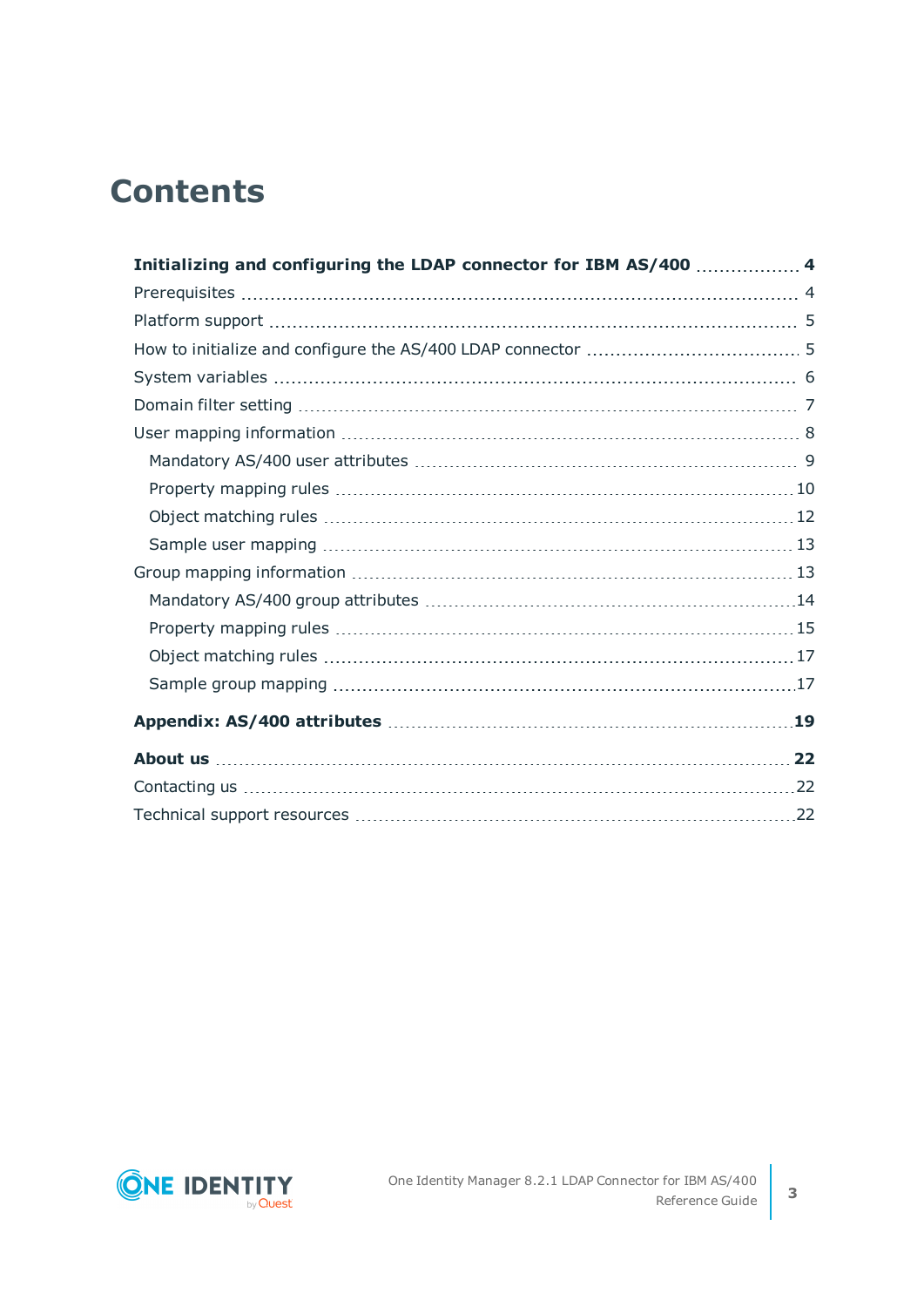# <span id="page-3-0"></span>**Initializing and configuring the LDAP connector for IBM AS/400**

This document describes how to initialize and configure the AS/400 LDAP connector into an existing One Identity Manager system. This enables a One Identity Manager system to access, read, and update data stored on an AS/400 system.

NOTE: Although the AS/400 system has been given more recent names, such as iSeries and System i, it will be referred to as AS/400 throughout this document.

#### **Detailed information about this topic**

- [Prerequisites](#page-3-1) on page 4
- [Platform](#page-4-0) support on page 5
- $\cdot$  How to initialize and configure the AS/400 LDAP [connector](#page-4-1) on page 5
- [Domain](#page-6-0) filter setting on page 7
- $\cdot$  System [variables](#page-5-0) on page 6
- $\cdot$  User mapping [information](#page-7-0) on page 8
- Group mapping [information](#page-12-1) on page 13
- $\cdot$  AS/400 [attributes](#page-18-0) on page 19

# <span id="page-3-1"></span>**Prerequisites**

- The AS/400 computer must have IBM AS/400 Directory Services installed and configured.
- A service account must be created on your AS/400 server that has the appropriate permissions to administer users and groups on this platform:
	- Security administrator (\*SECADM) special authority rights
	- Object management (\*OBJMGT) rights over the user profile accounts that are to be managed

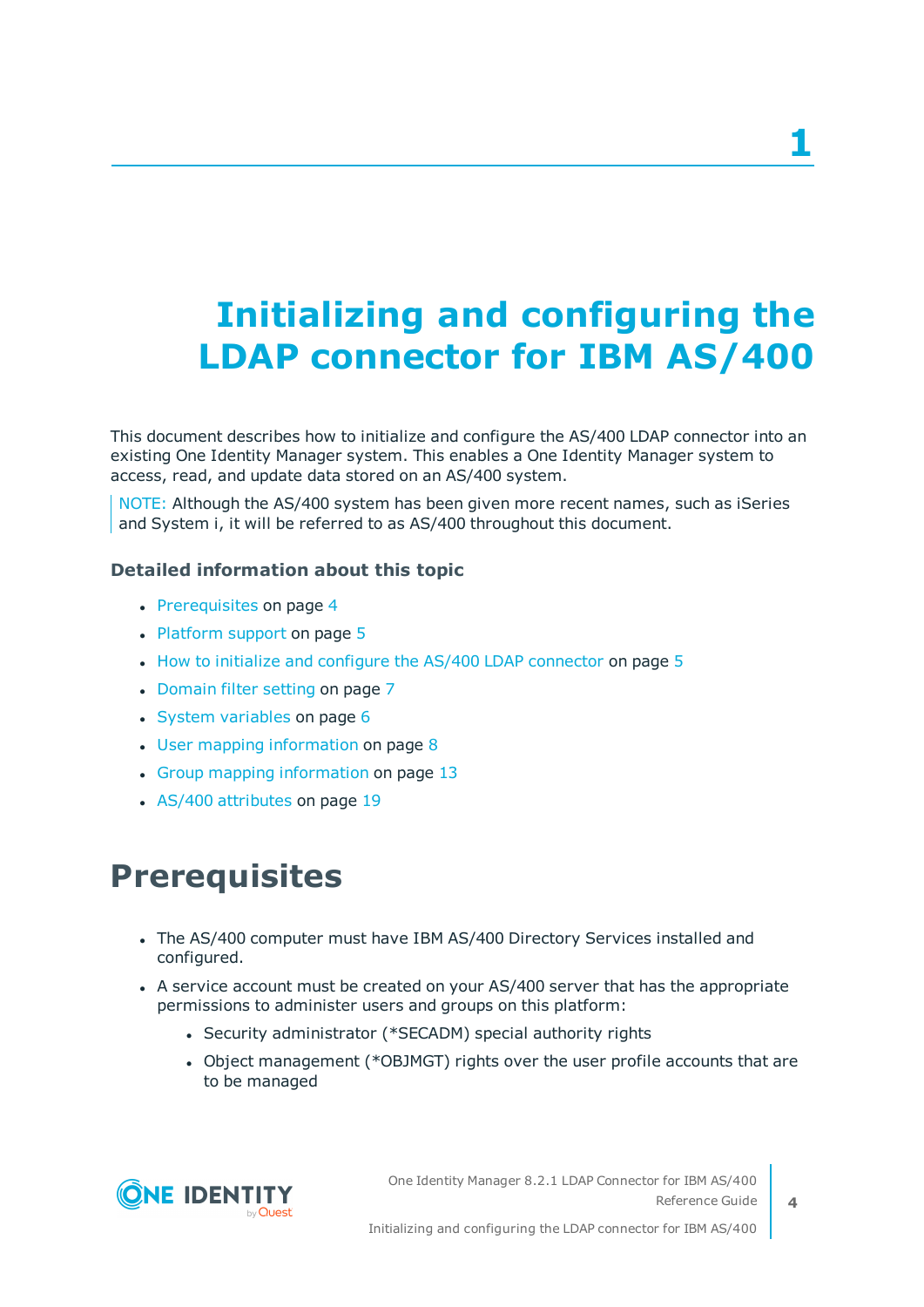- Use (\*USE) rights over the user profile accounts that are to be managed
- Service account set up as a projected user

NOTE: Before attempting to connect to the AS/400 Directory Services LDAP server with the One Identity Manager connector, first check that the LDAP server is running correctly. This can be tested with any LDAP browser, for example, the LDP.exe tool from Microsoft. For more information, see your *LDAP browser documentation*.

### <span id="page-4-0"></span>**Platform support**

The AS/400 LDAP connector has been verified for synchronization against os-400 V7R1 or later.

## <span id="page-4-1"></span>**How to initialize and configure the AS/400 LDAP connector**

NOTE: The following sequence describes how you configure a synchronization project if the Synchronization Editor is in expert mode.

#### *To set up initial synchronization project for AS/400*

- 1. Start the Synchronization Editor and log in.
- 2. From the start page, select **Start a new synchronization project**. This starts the Synchronization Editor project wizard.
- 3. On the **Choose target system** page, select **AS/400 LDAP Connector**.
- 4. On the **System access** page, click **Next**.
- 5. On the **Create system connection** page, select **Create new system connection**.
- 6. On the system connection wizard start page, click **Next**.
- 7. On the **Network** page:
	- a. In the **Server** field, enter the DNS name or IP address of your mainframe server.
	- b. In the **Port** field, enter the port number.
	- c. Click **Test** to make sure the server is accessible.
	- d. IBM AS/400 Directory Services supports LDAP v3. Enter the number 3 in the **Protocol version**.
	- e. If SSL is to be used, select the **Use SSL** check box.
- 8. On the **Authentication** page:

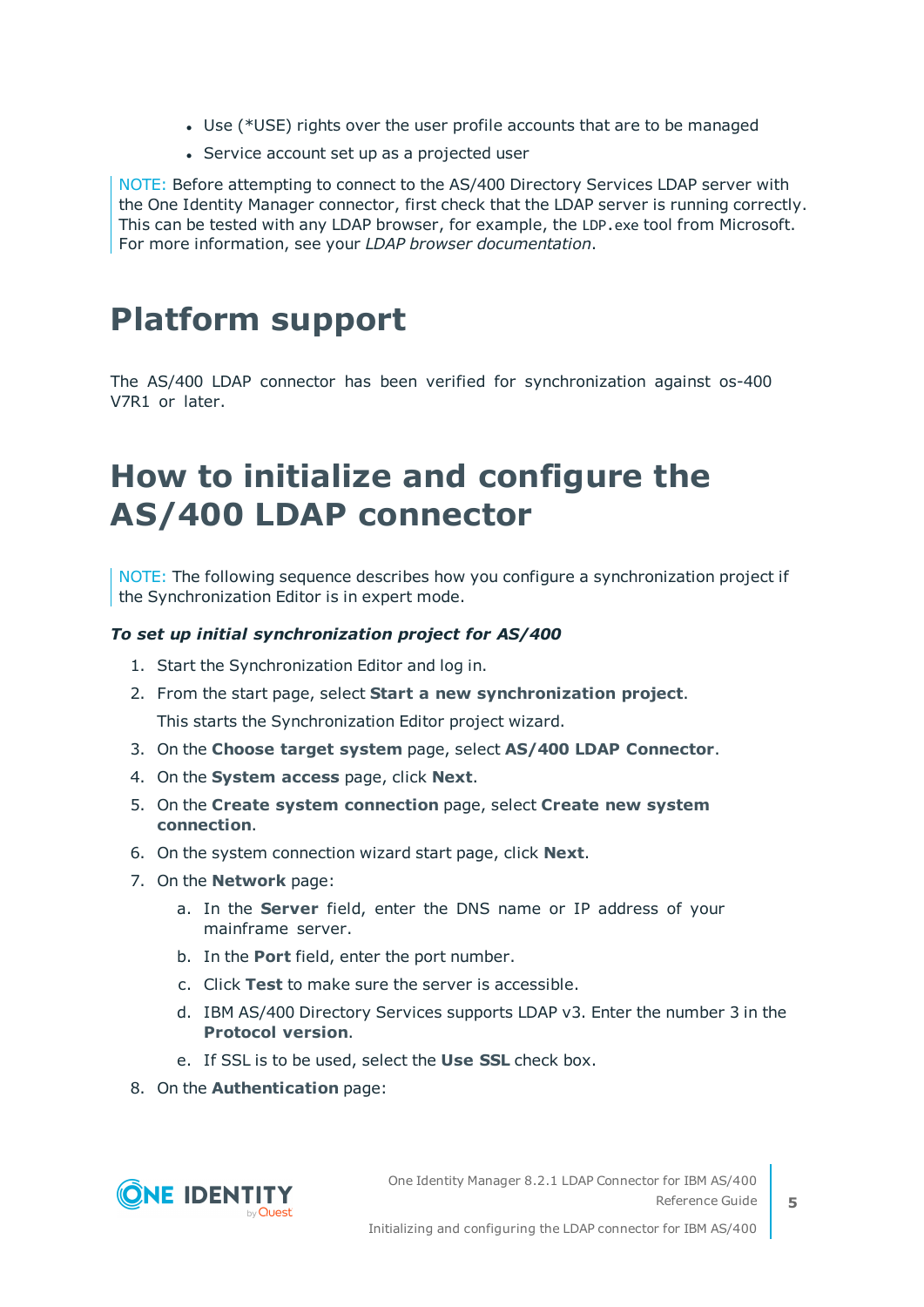- a. Set the **Authentication method** to **Basic**.
- b. In the **Credentials** section, enter the full DN and password of the administrator account on your AS/400 system.
- c. Click **Test** to check that the credentials are valid.

The schema is loaded from the AS/400 system.

- 9. Ignore the **Define virtual classes** page. Click **Next**.
- 10. On the **Search options** page:
	- a. In the **Base DN** drop-down list, select the correct base DN for your system. It should begin with **OS400-SYS=**.
	- b. Ignore the **Use paged search** check box.
- 11. Ignore the **Modification capabilities** page. Click **Next**.
- 12. Ignore the **Auxiliary class assignment** page. Click **Next**.
- 13. On the **System attributes** page, in the **Revision properties** section, clear the **createTimestamp** and **modifyTimestamp** entries by double-clicking them.
- 14. Ignore the **Select dynamic group attributes** page. Click **Next**.
- 15. Ignore the **Password settings** page. Click **Next**.
- 16. Click **Finish**.

This takes you back to the Synchronization Editor project wizard.

17. On the **One Identity Manager connection** page, enter the database connection data.

This loads the AS/400 schema into your One Identity Manager. Wait for this to complete.

- 18. On the **Select project template** page, select **Create blank project**.
- 19. On the **General** page, enter a display name for your synchronization project and set a scripting language if required.
- 20. Click **Finish**.
- <span id="page-5-0"></span>21. Select **Activate project**.

# **System variables**

The following system variables need to be defined for the attribute mappings. For more detailed information about variables, see the *One Identity Manager Target System Synchronization Reference Guide*.

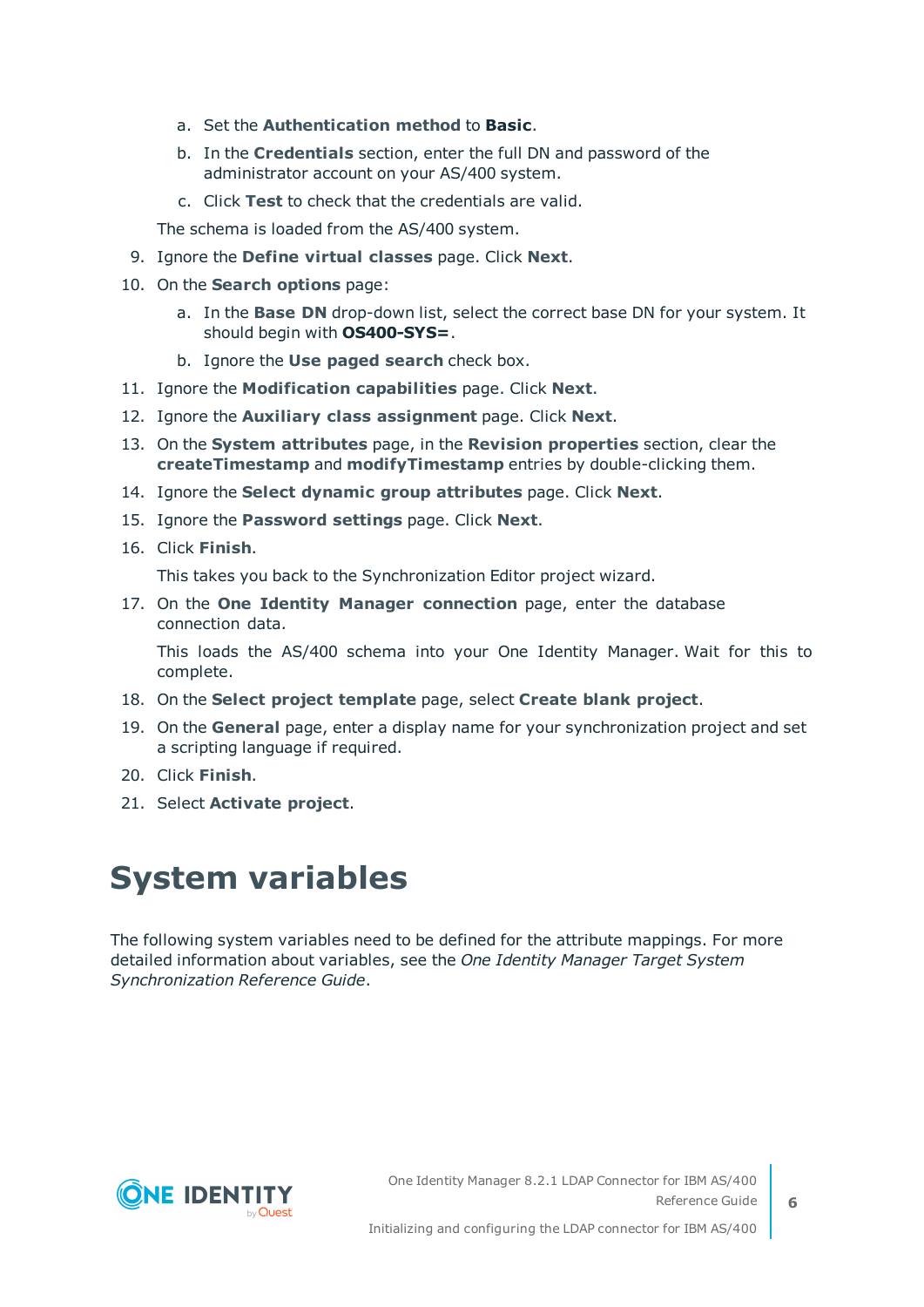#### **Table 1: System variables**

| <b>Name</b>  | <b>Value</b>                                                                                                          |
|--------------|-----------------------------------------------------------------------------------------------------------------------|
| IdentDomain  | The name of your AS/400 domain, for example, AS400 001                                                                |
| UserLocation | Parent DN of your AS/400 user container, for example,<br>CN=ACCOUNTS, 0S400-SYS=AS4001. MYCOMPANY. COM                |
|              | GroupLocation Parent DN of your AS/400 group container, for example,<br>CN=ACCOUNTS, 0S400-SYS=AS4001. MYCOMPANY. COM |

#### **Related topics**

- [Domain](#page-6-0) filter setting on page 7
- $\cdot$  Property [mapping](#page-9-0) rules on page 10
- <span id="page-6-0"></span>• Property [mapping](#page-14-0) rules on page 15

## **Domain filter setting**

A domain filter needs to be created to identify information that has been retrieved from the AS/400 database to keep it separate from other imported data.

- 1. Update the One Identity Manager schema so that all entries are included.
	- a. In the Synchronization Editor, open your AS/400 project.
	- b. Select **Configuration > One Identity Manager connection**.
	- c. In the **General** section, click **Update schema**.
	- d. Click **Yes** in the next two dialogs.
	- e. Click **OK** when completed.
- 2. In the Manager
	- a. Select **LDAP > Domains**.
	- b. In the result list toolbar, click  $\mathbf{1}$ .

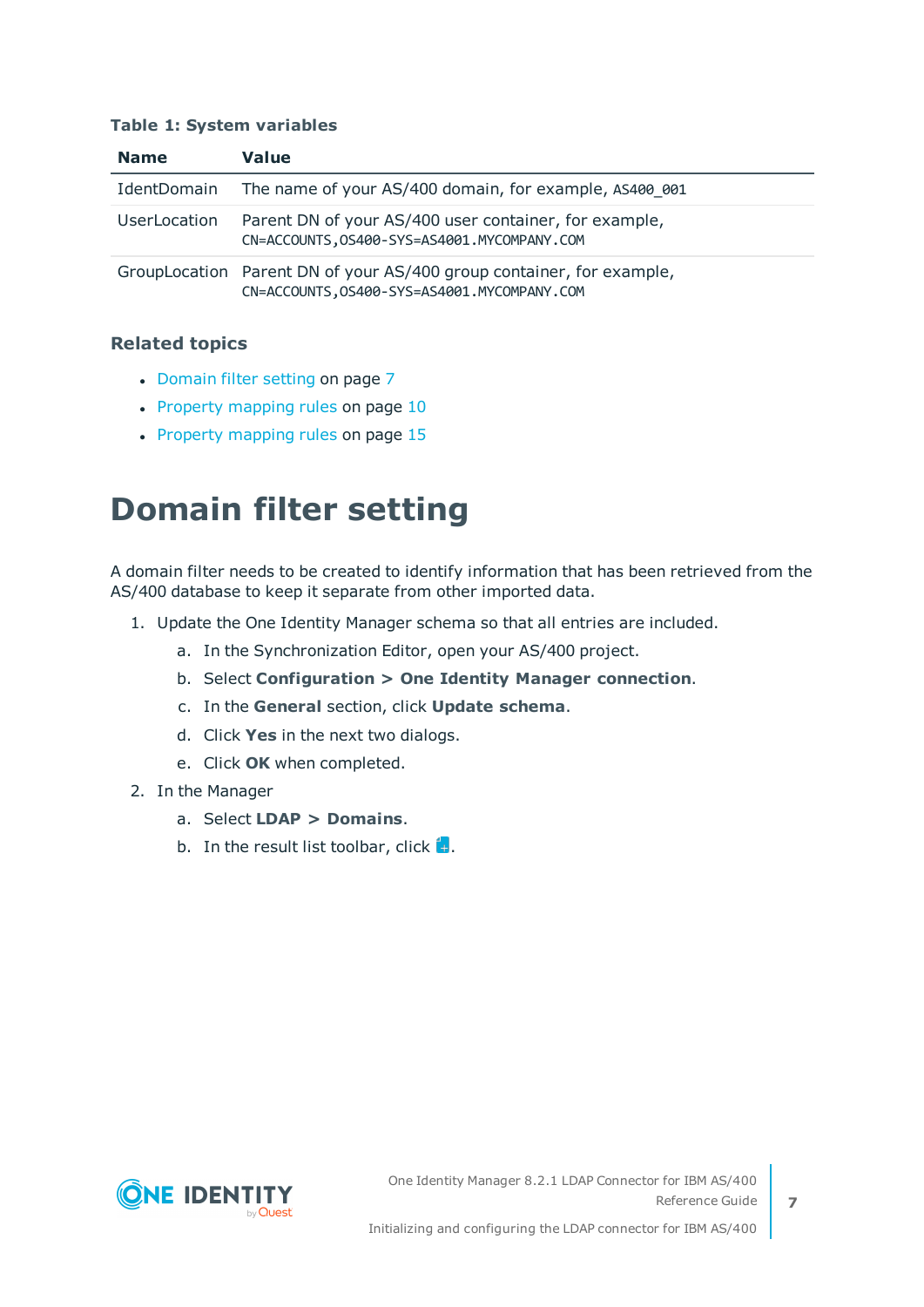c. On the **General** tab, enter the following general master data.

#### **Table 2: Domain master data**

| <b>Property</b>            | <b>Description</b>                                                                |
|----------------------------|-----------------------------------------------------------------------------------|
| Display name               | Display name, for example, AS400 Domain 001                                       |
| Distinguished<br>name      | Distinguished name of the domain, for example, 0S400-<br>SYS=AS4001.MYCOMPANY.COM |
| Domain                     | Domain name, for example, AS400 001                                               |
| Structural<br>object class | Structural object class representing the object type; enter<br><b>DCOBJECT</b>    |

- d. Save the changes.
- 3. In the Synchronization Editor, open your AS/400 project.
	- a. Select **Configuration > One Identity Manager connection**.
	- b. Select **Scope view** and click **Edit scope**.
	- c. Select the object type LDPDomain in the **Scope hierarchy** list and set the **Object filter** to Ident Domain ='\$IdentDomain\$'.
	- d. Save the changes.

For more detailed information about scopes, see the *One Identity Manager Target System Synchronization Reference Guide*.

#### **Related topics**

 $\cdot$  System [variables](#page-5-0) on page 6

## <span id="page-7-0"></span>**User mapping information**

This section shows a possible mapping between a user account in AS/400 and the standard One Identity Manager database table called LDAPAccount. User and group information on the AS/400 is stored in the same container, so a filter needs to be set up to tell these apart.

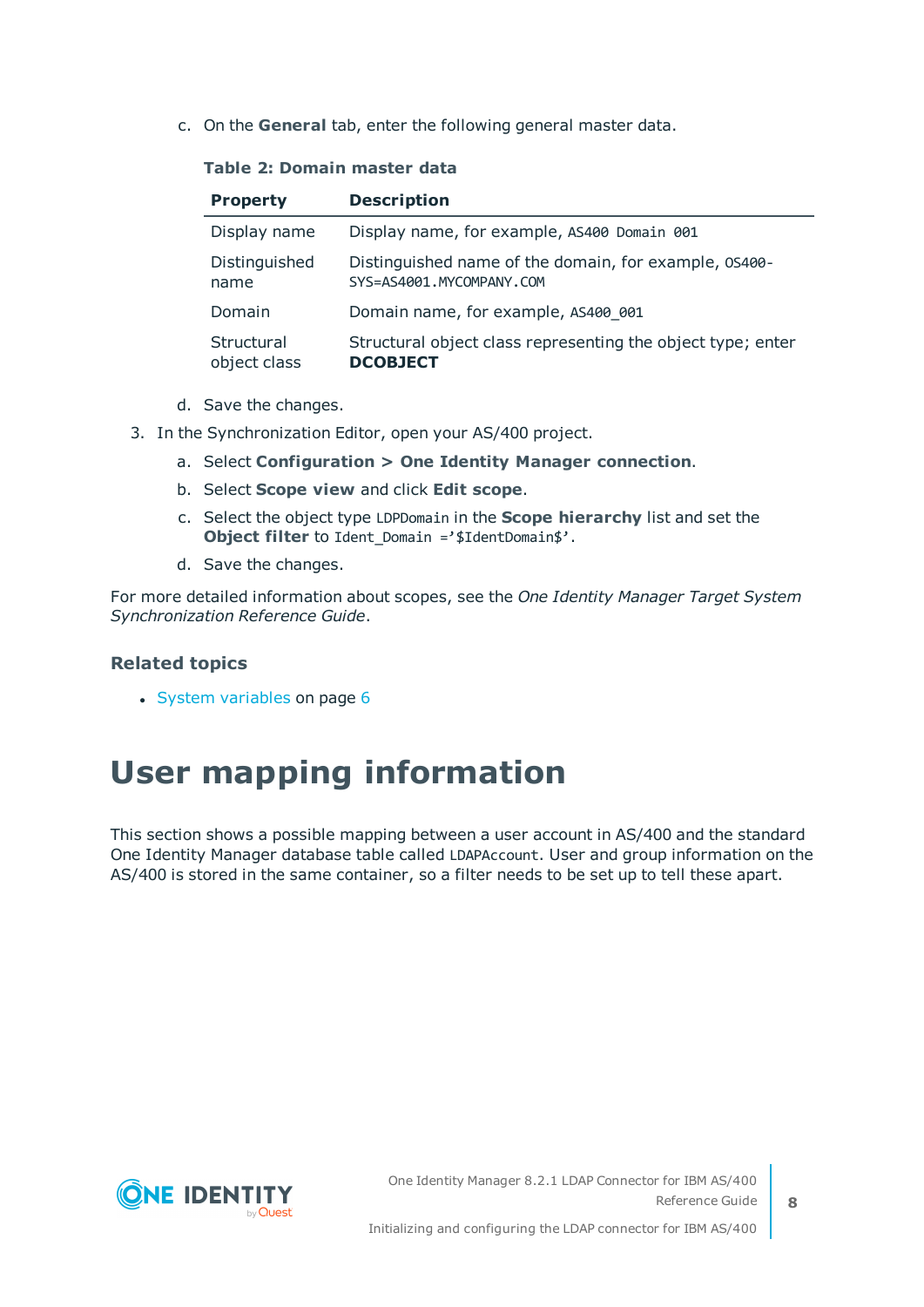• When creating the user mapping, add a new schema class as follows.

**Table 3: Schema class settings**

| <b>Property</b>             | <b>Value</b>      |
|-----------------------------|-------------------|
| Schema type                 | os400-usprf       |
| Display name                | user os400 usrprf |
| Class name                  | user_os400_usrprf |
| Select objects: Condition   | os400_gid='*NONE' |
| Select objects: Ignore case | Activated         |

• Map the LDAPAccount (all) schema class to this new schema class, user os400 usrprf, for this user mapping.

For more detailed information about setting up mappings, see the *One Identity Manager Target System Synchronization Reference Guide*.

#### **Detailed information about this topic**

- [Mandatory](#page-8-0) AS/400 user attributes on page 9
- Property [mapping](#page-9-0) rules on page 10
- Object [matching](#page-11-0) rules on page 12
- $\cdot$  Sample user [mapping](#page-12-0) on page 13

### <span id="page-8-0"></span>**Mandatory AS/400 user attributes**

When creating a user in the AS/400 database, the following LDAP attributes must be defined:

- objectclass
- $\cdot$  os400-profile

#### **Related topics**

- $\cdot$  Property [mapping](#page-9-0) rules on page 10
- Object [matching](#page-11-0) rules on page 12

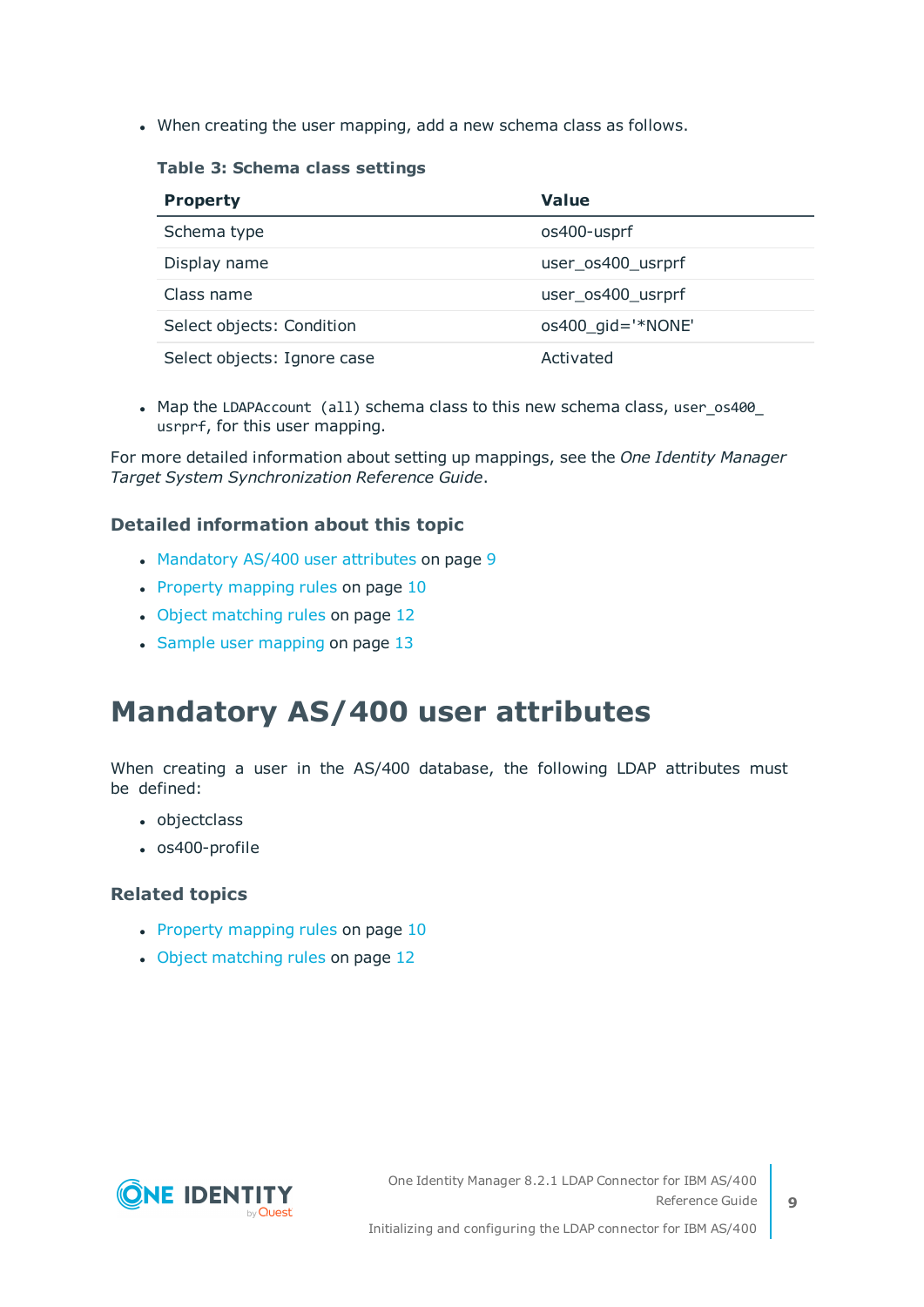### <span id="page-9-0"></span>**Property mapping rules**

• CanonicalName ← vrtEntryCanonicalName

vrtEntryCanonicalName is a virtual property, set to the canonical name of the object in the connector.

Sample value:

AS4001.MYCOMPANY.COM/ACCOUNTS/USER1234

• cn  $\leftarrow$  → os400-profile

On the AS/400 system, os400-profile is the user ID.

Sample value:

USER1234

• DistinguishedName ← vrtEntryDN

vrtEntryDN is a virtual property, set to the DN of the object in the connector. Once this mapping rule has been created, edit the mapping rule by clicking on it. Then select **Force mapping against direction of synchronization**.

Sample value:

os400-profile=USER1234,CN=ACCOUNTS,OS400-SYS=AS4001.MYCOMPANY.COM

• ObjectClass  $\leftarrow \rightarrow$  objectClass

The objectClass attribute (multi-valued) on the AS/400 system. Enable **Ignore case sensitivity**.

Sample value:

TOP;OS400-USRPRF

• StructuralObjectClass ← vrtStructuralObjectClass

vrtStructuralObjectClass on the AS/400 system defines the single object class for the object type.

Sample value:

OS400-USRPRF

• UID LDPDomain ← vrtIdentDomain

Create a fixed value property variable on the AS/400 side called vrtIdentDomain that is set to the value \$IdentDomain\$. Map this to UID\_LDPDomain. This will cause a conflict, and the Property Mapping Rule Conflict Wizard opens automatically.

#### *To resolve the conflict*

- 1. In the Property Mapping Rule Conflict Wizard, select the first option and click **OK**.
- 2. On the **Select an element** page, select **Ident\_Domain** and click **OK**.
- 3. Confirm the security prompt with **OK**.

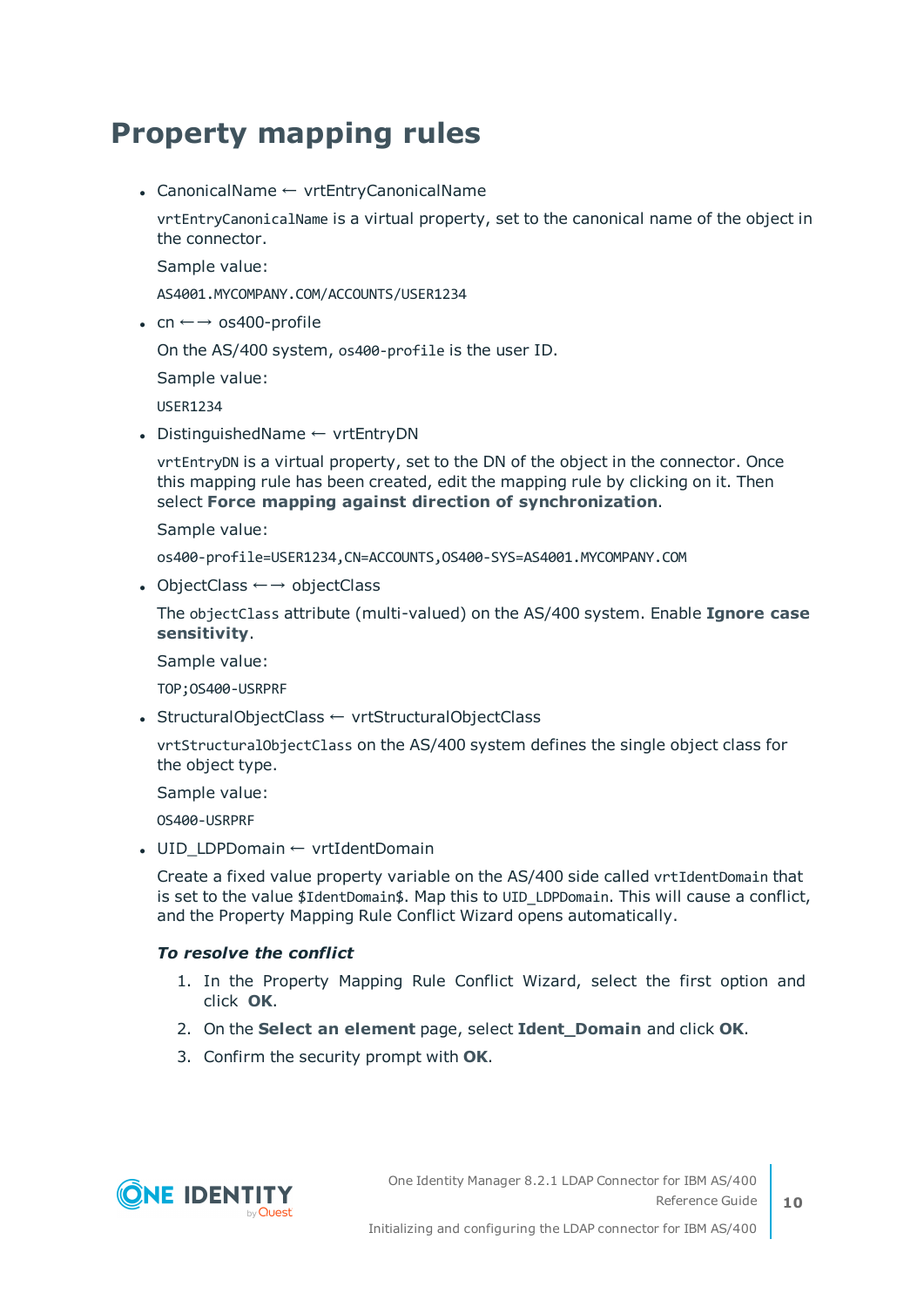- 4. On the **Edit property** page:
	- a. Clear **Save unresolvable keys**.
	- b. Select **Handle failure to resolve as error**.

5. To close the Property Mapping Rule Conflict Wizard, click **OK**.

Sample value:

AS400\_001

• vrtParentDN  $\rightarrow$  vrtEntryParentDN

Create a fixed-value property variable on the One Identity Manager side called vrtParentDN equal to a fixed string with value \$UserLocation\$. Map this to vrtEntryParentDN on the AS/400 side.

Sample value:

CN=ACCOUNTS,OS400-SYS=AS4001.MYCOMPANY.COM

• vrtRDN  $\rightarrow$  vrtEntryRDN

Create a new variable on the One Identity Manager side of type **Format Defined Property** with the name vrtRDN. Set its value to os400-profile=%CN%. Then map this to vrtEntryRDN on the AS/400 side.

Sample value:

os400-profile=USER1234

• userPassword  $\rightarrow$  os400-password

Used to change a user's AS/400 password. A condition needs to be set on this rule to map the password only when there is a value to be copied.

#### *To add a condition*

- 1. Create the mapping.
- 2. Edit the property mapping rule.
- 3. Expand the **Condition for execution** section at the bottom of the dialog.
- 4. Click **Add condition** and set the following condition (a blank password is indicated by using two apostrophe characters).

Left.UserPassword<>''

• UID LDAPContainer ← vrtEmpty

This is a workaround needed to support group mappings. Create a new fixed-value variable on the AS/400 side of type **String** with no value called vrtEmpty. Map this to UID LDAPContainer. This generates a property mapping rule conflict.

#### *To resolve the conflict*

<sup>l</sup> In the Property Mapping Rule Conflict Wizard, highlight **Select this option if you do not want to change anything** and click **OK**.

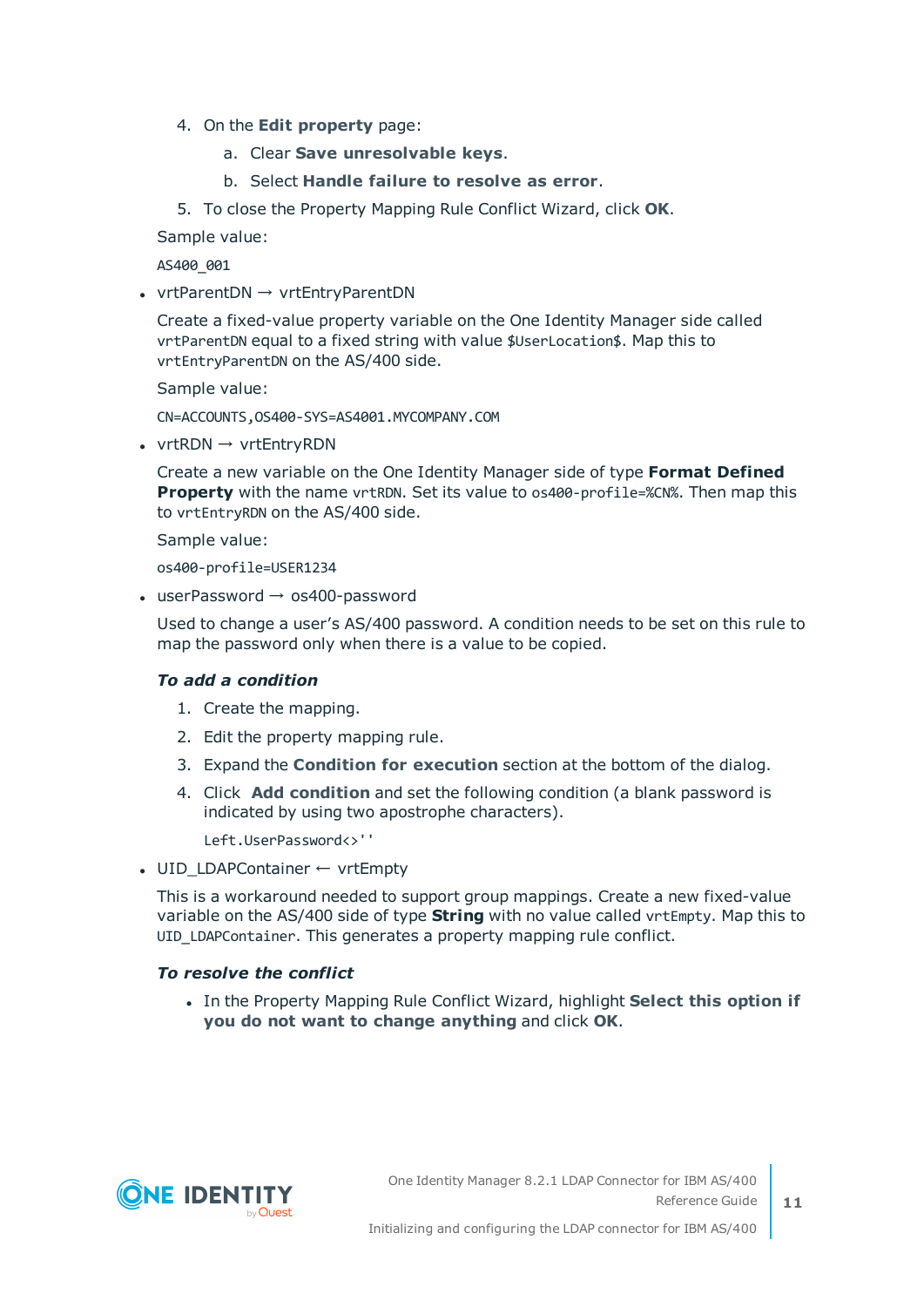#### **Related topics**

- [Mandatory](#page-8-0) AS/400 user attributes on page 9
- System [variables](#page-5-0) on page 6
- Object [matching](#page-11-0) rules on page 12
- Sample user [mapping](#page-12-0) on page 13

### <span id="page-11-0"></span>**Object matching rules**

• DistinguishedName (primary rule) vrtEntryDN

vrtEntryDN is a virtual property, set to the DN of the object in the connector. This forms a unique ID to distinguish individual user objects on the AS/400 system.

#### *To convert this mapping into an object matching rule*

- 1. Select the property mapping rule in the rule window.
- 2. Click  $\bullet$  in the rule view toolbar.

A message appears.

- 3. Click **Yes** to convert the property mapping rule into an object matching rule and save a copy of the property mapping rule.
- 4. Open the new object matching rule in the top window and clear the **Case sensitive** check box.

Sample value:

os400-profile=USER1234,CN=ACCOUNTS,OS400-SYS=AS4001.MYCOMPANY.COM

#### **Related topics**

- [Mandatory](#page-8-0) AS/400 user attributes on page 9
- Property [mapping](#page-9-0) rules on page 10
- Sample user [mapping](#page-12-0) on page 13

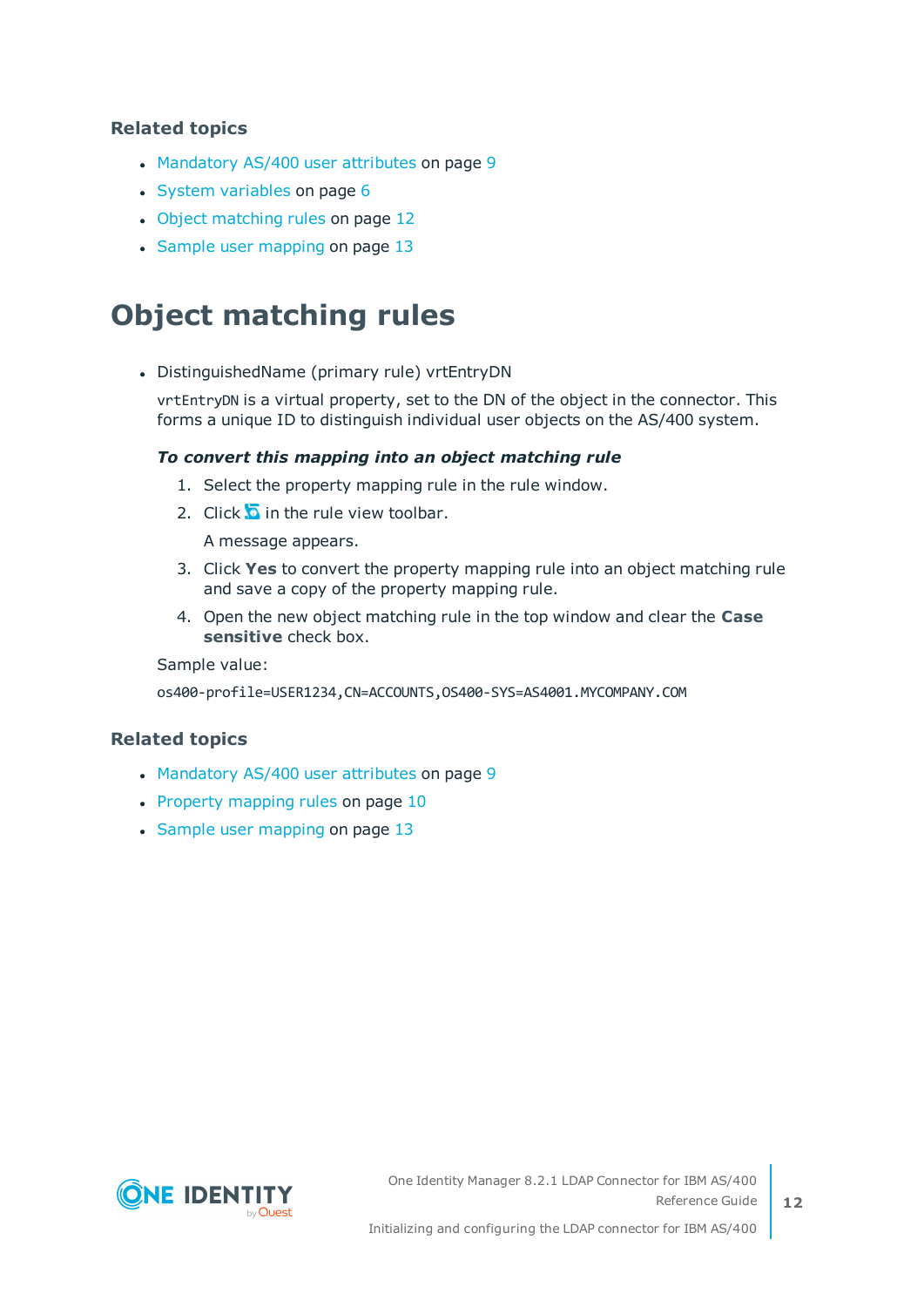### <span id="page-12-0"></span>**Sample user mapping**

The following figure shows the user mapping in operation.

| Object matching rules<br>Ø                                |              |              |                                      |
|-----------------------------------------------------------|--------------|--------------|--------------------------------------|
| ■C■下-  个↓ V   ベ                                           |              |              |                                      |
| Schema property in One Identity Manager                   |              | Information  | Schema property in the target system |
| DistinguishedName                                         |              | Primary rule | vrtEntryDN                           |
| Property mapping rules<br>$\circ$<br><b>+ 2 8 7 - 5 *</b> |              |              |                                      |
| Schema property in One Identity Manager                   |              | Information  | Schema property in the target system |
| CanonicalName                                             | ←            |              | vrtEntryCanonicalName                |
| cn.                                                       | ←            |              | os400-profile                        |
| DistinguishedName                                         | ←            |              | vrtEntryDN                           |
| ObjectClass                                               | ←            |              | objectClass                          |
| StructuralObjectClass                                     | ←            |              | vrtStructuralObjectClass             |
| UID_LDAPContainer                                         | ←            |              | vrtEmpty                             |
| VRT_UID_LDPDomain                                         | $\leftarrow$ |              | vrtldentDomain                       |
| UserPassword                                              |              | <u> ? </u>   | os400-password                       |
| vrtParentDN                                               |              |              | vrtEntryParentDN                     |
| vrtRDN                                                    |              |              | vrtEntryRDN                          |

## <span id="page-12-1"></span>**Group mapping information**

This section shows a possible mapping between a group profile in AS/400 and the standard One Identity Manager database table called LDAPGroup. User and group information on the AS/400 is stored in the same container, so a filter needs to be set up to tell these apart.

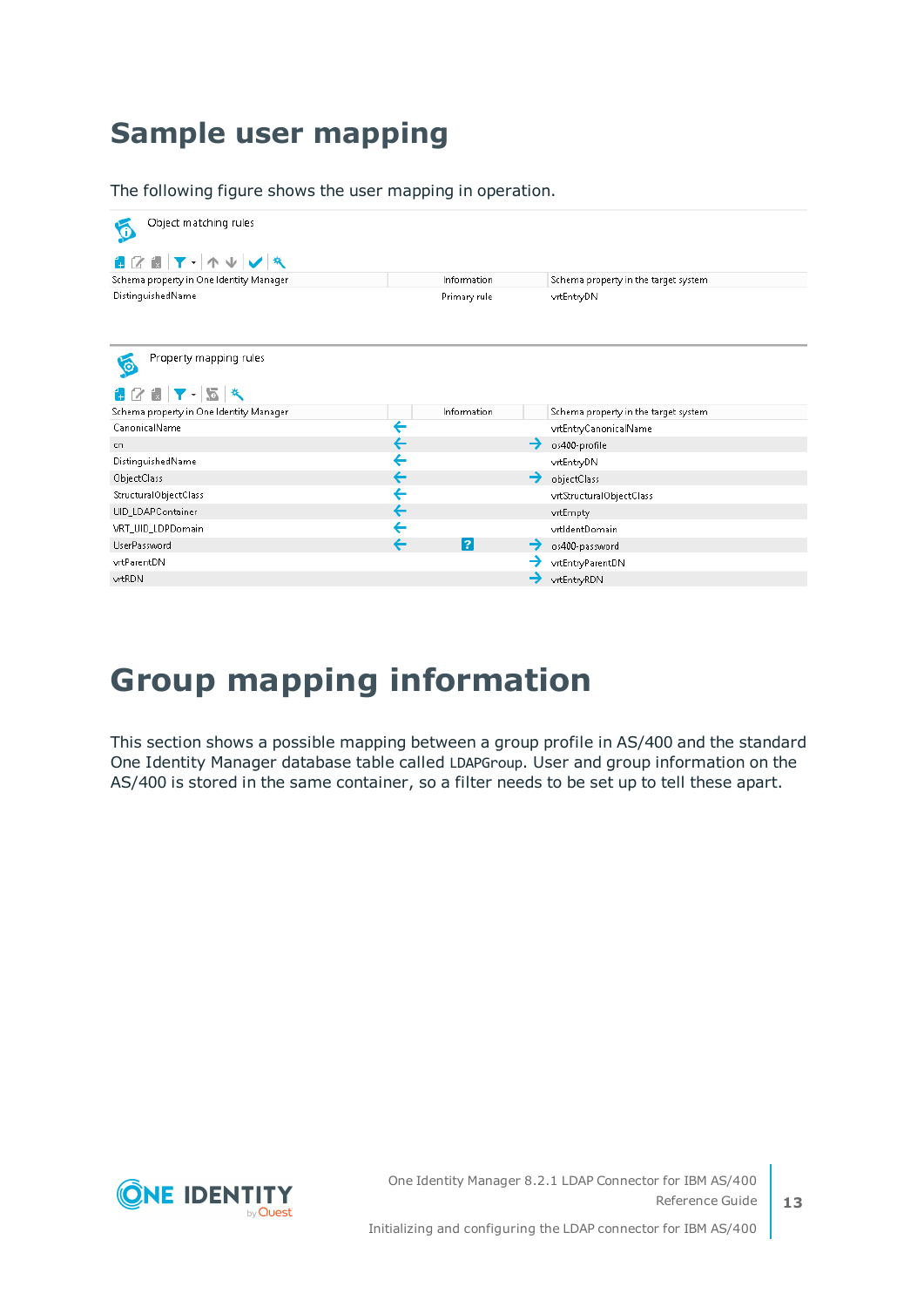• When creating the group mapping, add a new schema class as follows.

**Table 4: Schema class settings**

| <b>Property</b>             | Value              |
|-----------------------------|--------------------|
| Schema type                 | os400-usprf        |
| Display name                | group_os400_usrprf |
| Class name                  | group_os400_usrprf |
| Select objects: Condition   | os400 gid<>*NONE'  |
| Select objects: Ignore case | Activated          |

• Map the LDAPGroup (all) schema class to this new schema class, group os400 usrprf, for this group mapping.

For more detailed information about setting up mappings, see the *One Identity Manager Target System Synchronization Reference Guide*.

#### **Detailed information about this topic**

- [Mandatory](#page-13-0) AS/400 group attributes on page 14
- Property [mapping](#page-14-0) rules on page 15
- Object [matching](#page-16-0) rules on page 17
- Sample group [mapping](#page-16-1) on page 17

### <span id="page-13-0"></span>**Mandatory AS/400 group attributes**

When creating a group in the AS/400 database, the following LDAP attributes must be defined:

- objectclass
- $\cdot$  os400-profile
- os400-groupmember (this is not mandatory but if omitted, a user profile will be created instead)

#### **Related topics**

- $\cdot$  Property [mapping](#page-14-0) rules on page 15
- Object [matching](#page-16-0) rules on page 17

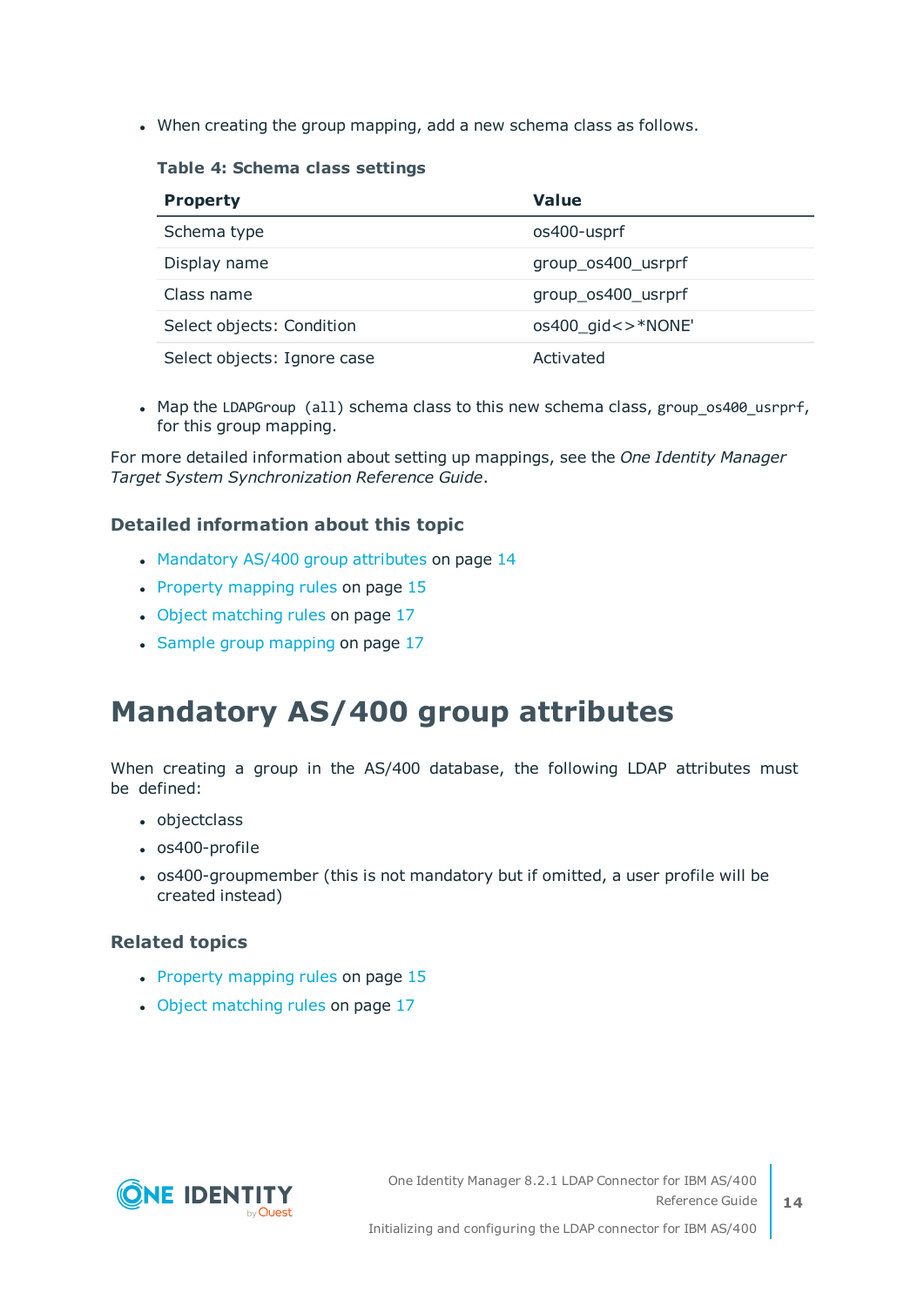### <span id="page-14-0"></span>**Property mapping rules**

• CanonicalName ← vrtEntryCanonicalName

vrtEntryCanonicalName is a virtual property, set to the canonical name of the object in the connector.

Sample value:

AS4001.MYCOMPANY.COM/ACCOUNTS/GROUP123

• cn  $\leftarrow$  → os400-profile

On the AS/400 system, os400-profile is the group ID.

Sample value:

USERGRP

• DistinguishedName ← vrtEntryDN

vrtEntryDN is a virtual property, set to the DN of the object in the connector.

Sample value:

os400-profile=GROUP123,CN=ACCOUNTS,OS400-SYS=AS4001.MYCOMPANY.COM

• ObjectClass  $\leftarrow \rightarrow$  objectClass

The objectClass attribute (multi-valued) on the AS/400 system. Select the **Ignore case sensitivity** check box.

Sample value:

TOP;OS400-USRPRF

• StructuralObjectClass ← vrtStructuralObjectClass

vrtStructuralObjectClass on the AS/400 system defines the single object class for the object type.

Sample value:

OS400-USRPRF

• vrtParentDN  $\rightarrow$  vrtEntryParentDN

Create a fixed value property variable on the One Identity Manager side called vrtParentDN equal to a fixed string with the value \$GroupLocation\$. Map this to vrtEntryParentDN on the AS/400 side.

Sample value:

CN=ACCOUNTS,OS400-SYS=AS4001.MYCOMPANY.COM

• vrtRDN  $\rightarrow$  vrtEntryRDN

Create a virtual attribute on the One Identity Manager side equal to the CN value. Then map this to vrtEntryRDN on the AS/400 side.

Sample value:

os400-profile=GROUP123

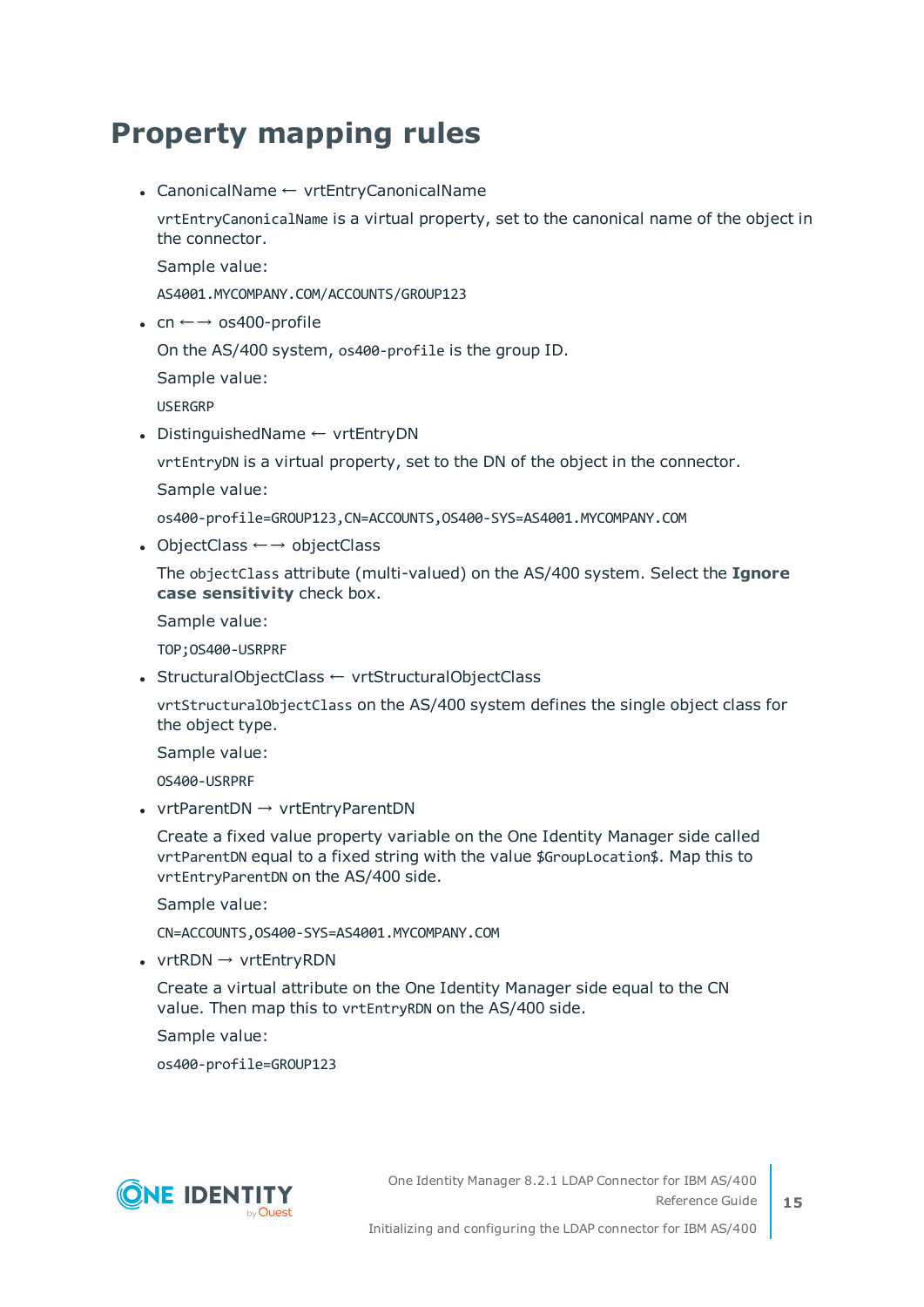• UID\_LDAPContainer ← vrtEmpty

This is a workaround needed to support group mappings. Create a new fixed value variable on the AS/400 side of type **String** with no value called vrtEmpty. Map this to UID\_LDAPContainer. This generates a property mapping rule conflict.

#### *To resolve the conflict*

- <sup>l</sup> In the Property Mapping Rule Conflict Wizard, highlight **Select this option if you do not want to change anything** and click **OK**.
- vrtMember  $\leftarrow$  → os400-groupmember

Synchronizing this attribute on the AS/400 will manage the group memberships for the user.

- 1. Create a new virtual entry on the One Identity Manager side of type **Members of M:N schema types** with the name vrtMember. Select the **Ignore case** and **Enable relative component handling** check boxes.
- 2. Add an entry for LDAPAccountInLDAPGroup(all). Set the left box to UID LDAPGroup and the right box to UID\_LDAPAccount. Set the **Primary Key Property** to DistinguishedName.
- 3. Create a new mapping rule of type **Multi-reference mapping rule**. Set the rule name to **Member** and the mapping direction to **Both directions**. Set the One Identity Manager schema property to vrtMember and the AS/400 schema property to os400-groupmember.
- UID LDPDomain ← vrtIdentDomain

Create a fixed-value property variable on the AS/400 side called vrtIdentDomain that is set to the value \$IdentDomain\$. Map this to UID\_LDPDomain. This will cause a conflict and the Property Mapping Rule Conflict Wizard opens automatically.

#### *To resolve the conflict*

- 1. In the Property Mapping Rule Conflict Wizard, select the first option and click **OK**.
- 2. On the **Select an element** page, select **Ident\_Domain** and click **OK**.
- 3. Confirm the security prompt with **OK**.
- 4. On the **Edit property** page:
	- a. Clear **Save unresolvable keys**.
	- b. Select **Handle failure to resolve as error**.
- 5. To close the Property Mapping Rule Conflict Wizard, click **OK**.

Sample value:

AS400\_001

#### **Related topics**

- [Mandatory](#page-13-0) AS/400 group attributes on page 14
- $\cdot$  System [variables](#page-5-0) on page 6

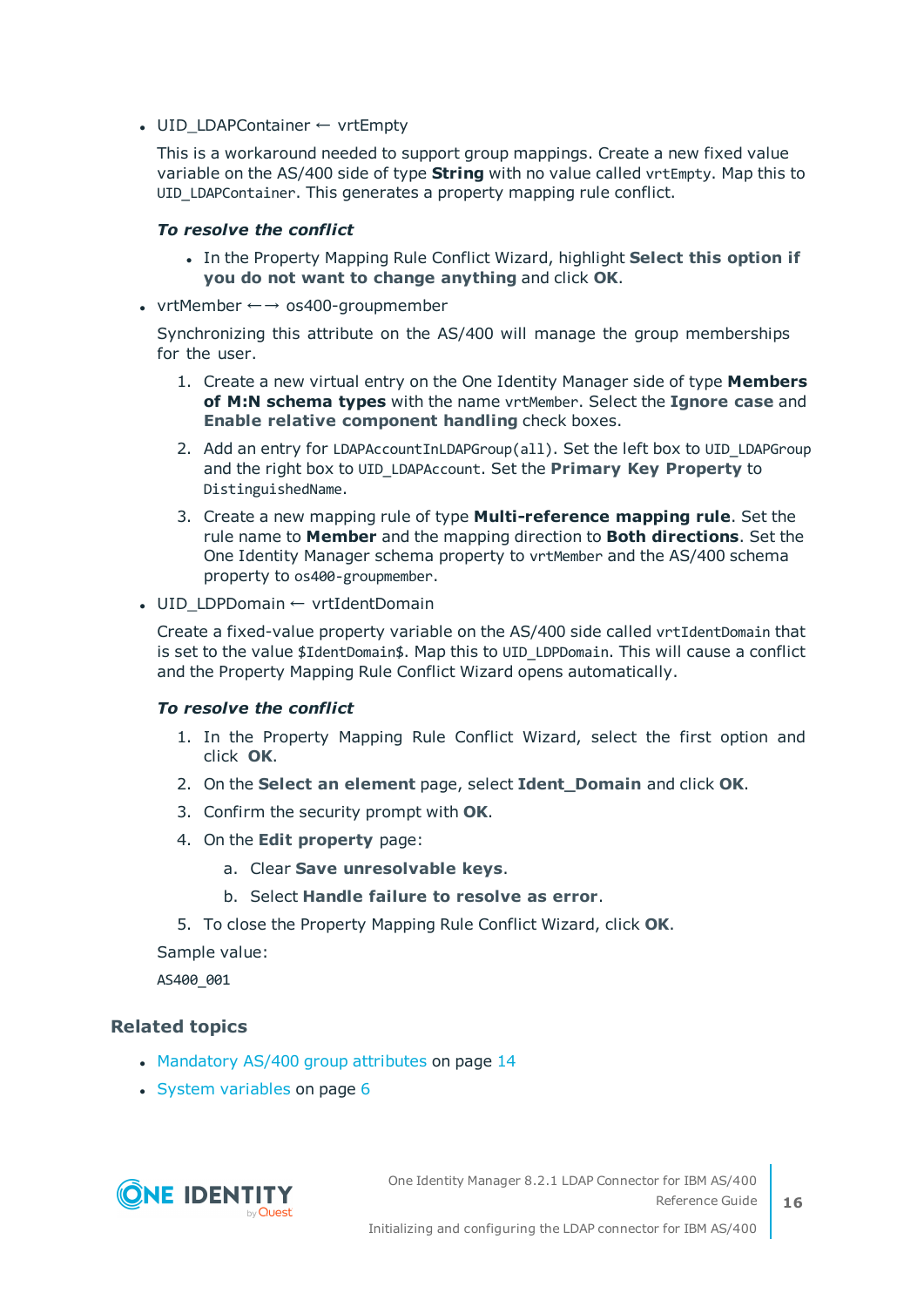- Object [matching](#page-16-0) rules on page 17
- Sample group [mapping](#page-16-1) on page 17

### <span id="page-16-0"></span>**Object matching rules**

• DistinguishedName (primary rule) vrtEntryDN

vrtEntryDN is a virtual property, set to the DN of the object in the connector. This forms a unique ID to distinguish individual user objects on the AS/400 system.

#### *To convert this mapping into an object matching rule*

- 1. Select the property mapping rule in the rule window.
- 2. Click  $\overline{\mathbf{a}}$  in the rule view toolbar.

A message appears.

3. Click **Yes** to convert the property mapping rule into an object matching rule and save a copy of the property mapping rule.

Sample value:

os400-profile=GROUP123,CN=ACCOUNTS,OS400-SYS=AS4001.MYCOMPANY.COM

#### **Related topics**

- [Mandatory](#page-13-0) AS/400 group attributes on page 14
- Property [mapping](#page-14-0) rules on page 15
- <span id="page-16-1"></span>• Sample group [mapping](#page-16-1) on page 17

### **Sample group mapping**

The following figure shows the group mapping in operation.

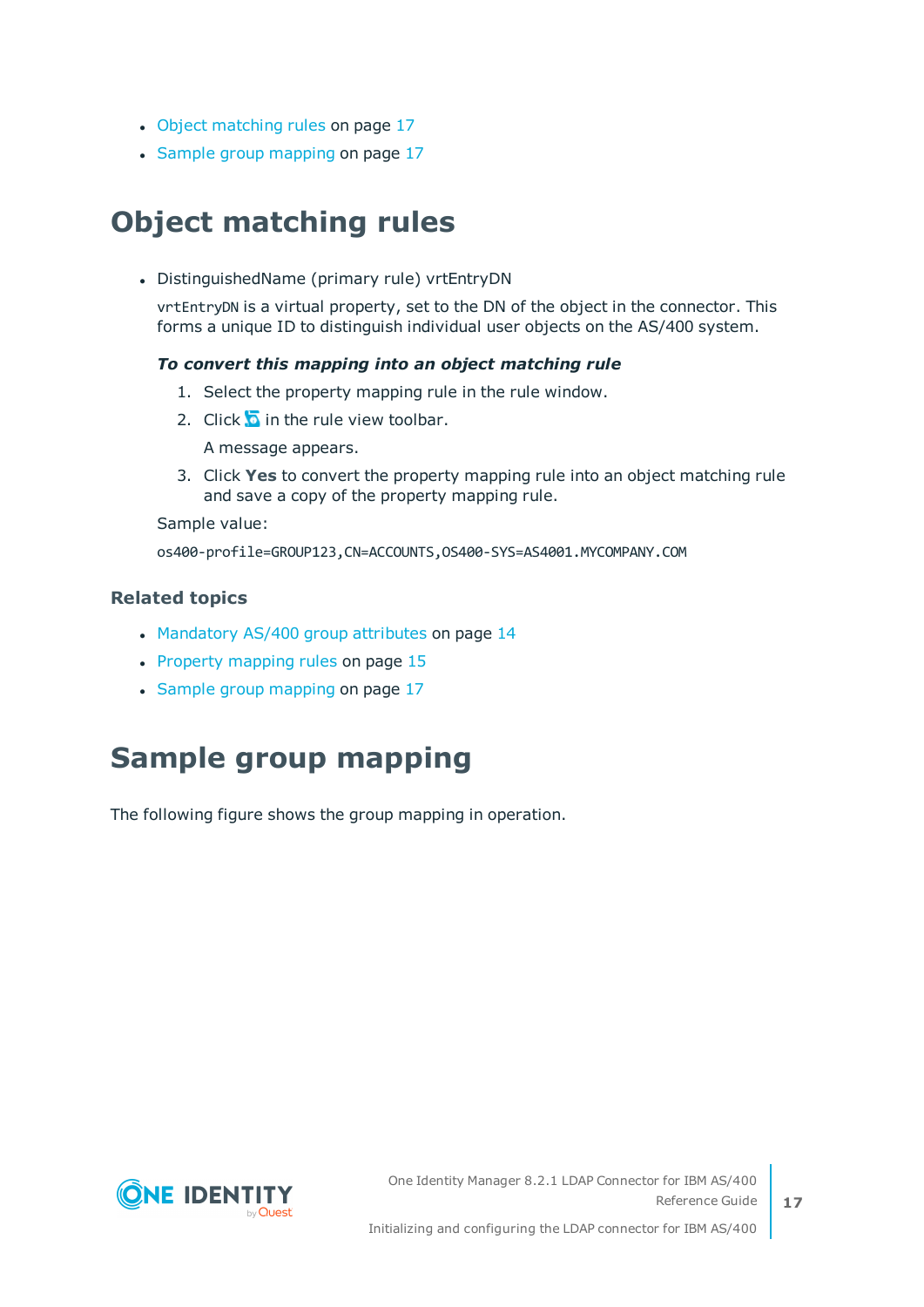

**18**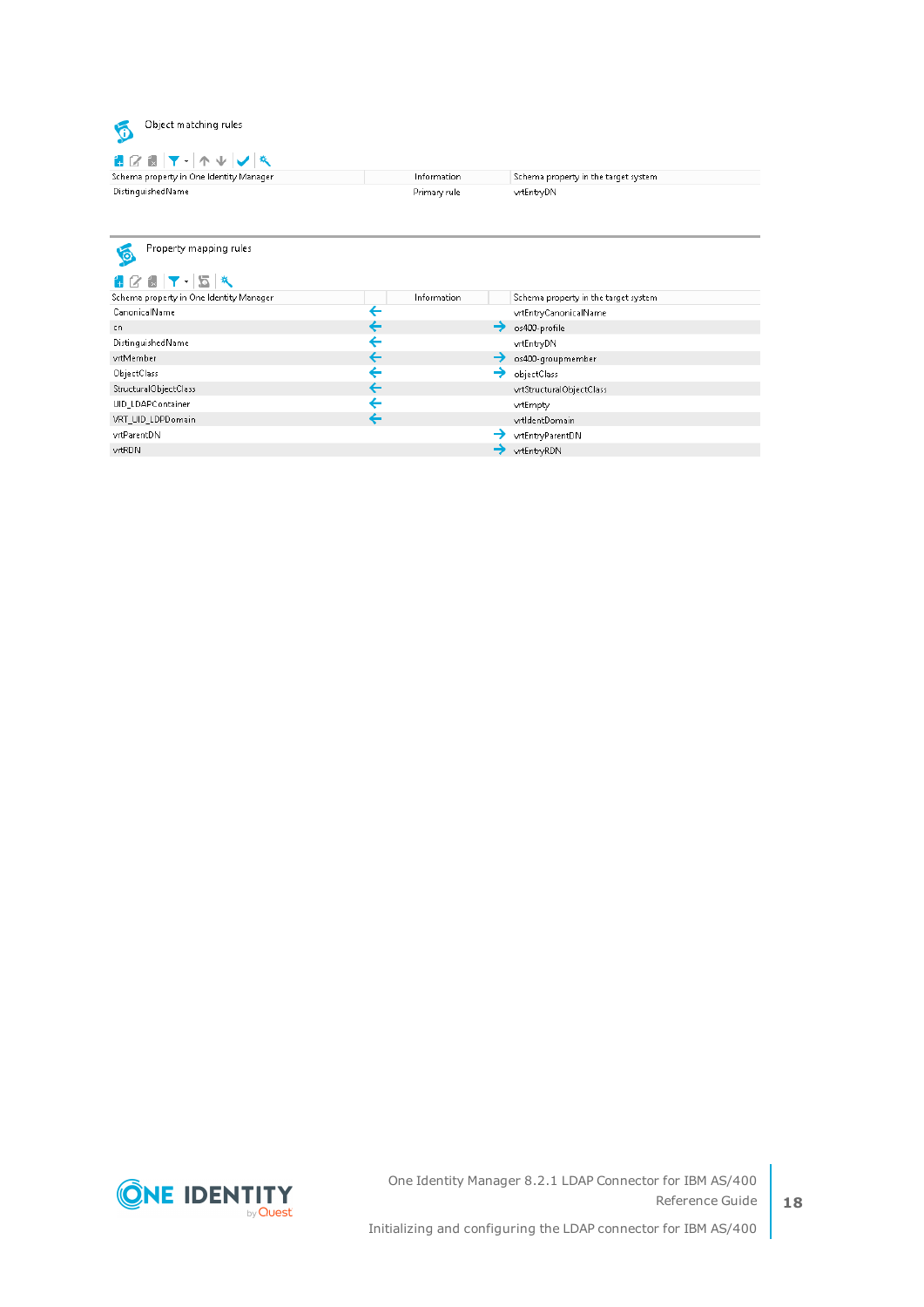# **Appendix A**

# **Appendix:AS/400 attributes**

<span id="page-18-0"></span>The following table lists the AS/400 attributes that are made available to One Identity Manager by the AS/400 LDAP connector. User and group objects in the AS/400 Directory Server are treated at the same level.

#### **Table 5: List of AS/400 attributes**

### **Attribute name** os400-acgcde os400-astlvl os400-atnpgm os400-audlvl os400-ccsid os400-chridctl os400-cntryid os400-curlib os400-dlvry os400-docpwd os400-dspsgninf os400-eimassoc os400-gid os400-groupmember os400-grpaut os400-grpauttyp os400-grpprf os400-homedir

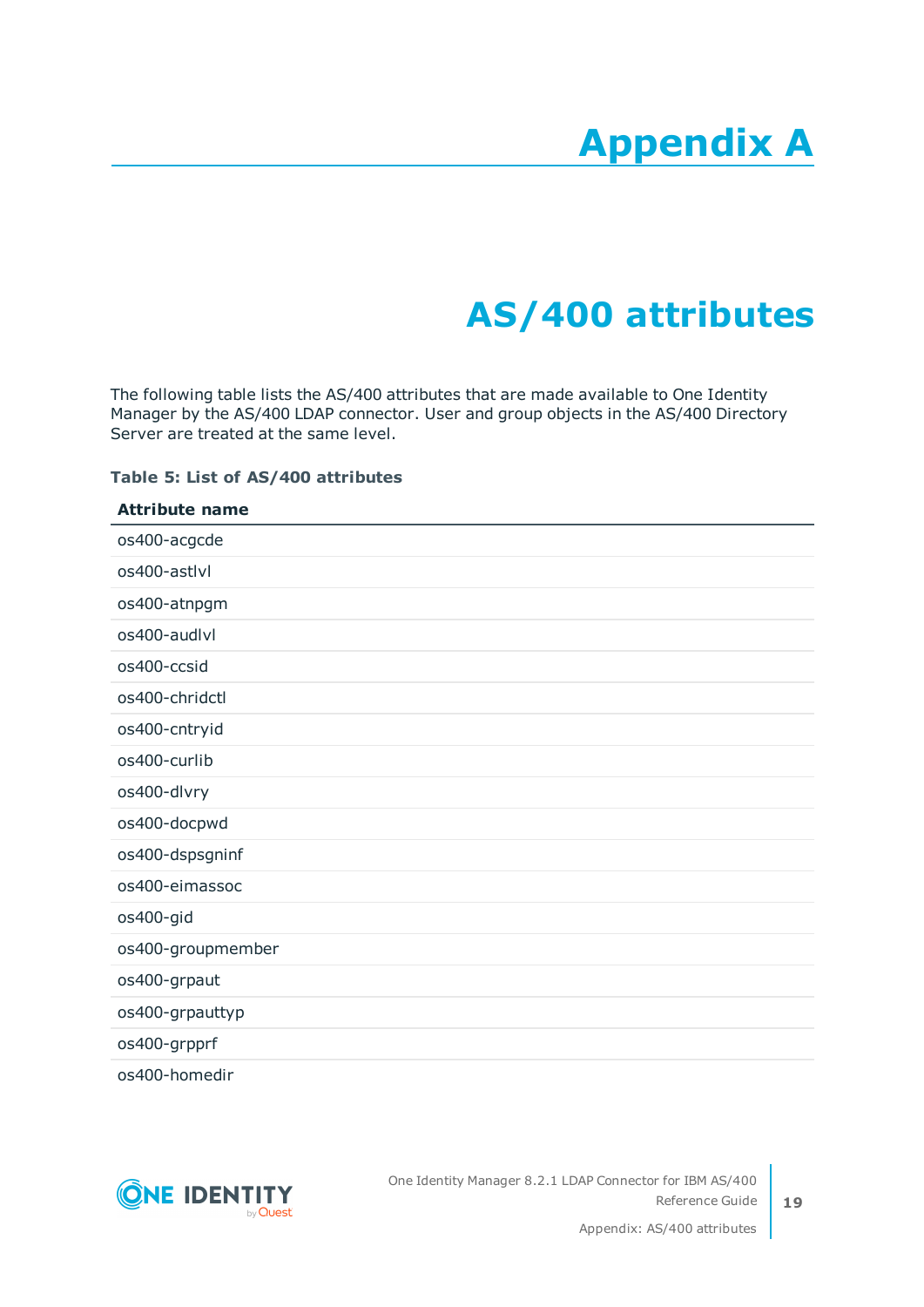#### **Attribute name**

| os400-laspStorageInformation |
|------------------------------|
| os400-inlmnu                 |
| os400-inlpgm                 |
| os400-invalidSignonCount     |
| os400-jobd                   |
| os400-kbdbuf                 |
| os400-langid                 |
| os400-lclpwdmgt              |
| os400-lmtdevssn              |
| os400-locale                 |
| os400-maxstg                 |
| os400-msgq                   |
| os400-objaud                 |
| os400-outq                   |
| os400-owner                  |
| os400-password               |
| os400-passwordExpirationDate |
| os400-passwordLastChanged    |
| os400-previousSignon         |
| os400-profile                |
| os400-prtdev                 |
| os400-ptylmt                 |
| os400-pwdexp                 |
| os400-pwdexpitv              |
| os400-setobatr               |
| os400-sev                    |
| os400-spcaut                 |
| os400-spcenv                 |
| os400-status                 |

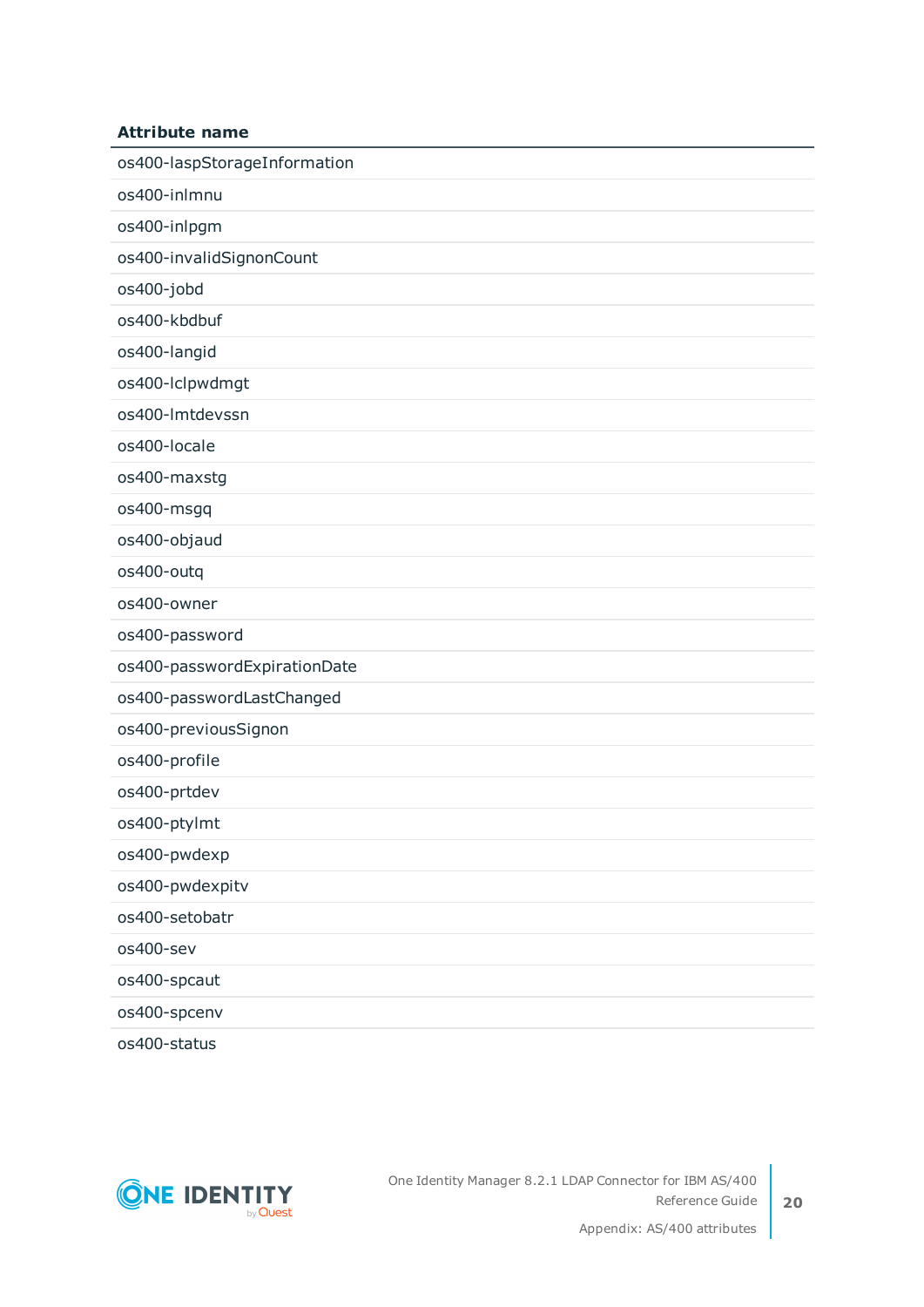| <b>Attribute name</b>   |
|-------------------------|
| os400-storageUsed       |
| os400-storageUsedOnlasp |
| os400-supgrpprf         |
| os400-text              |
| os400-uid               |
| os400-usrcls            |
| os400-usropt            |